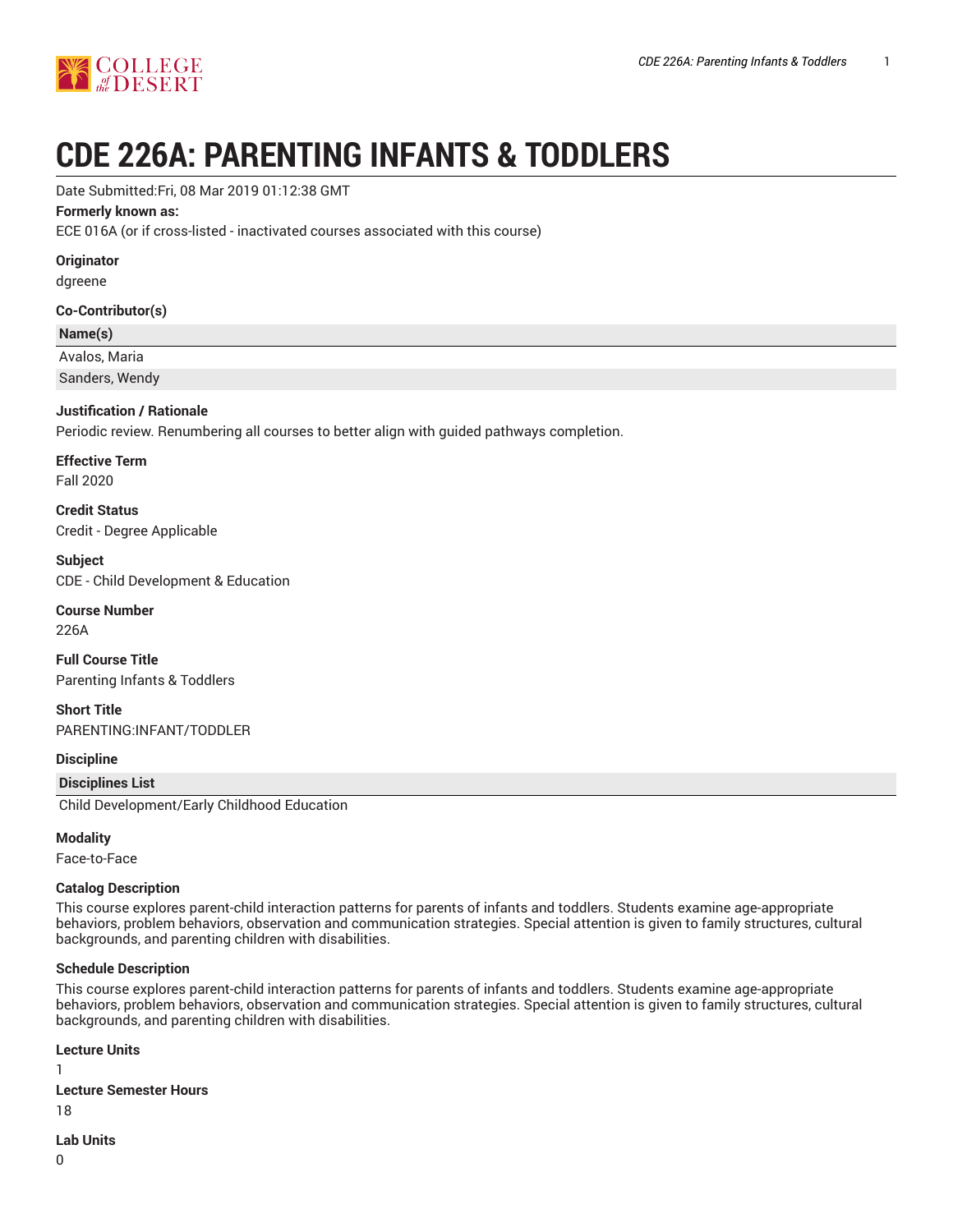

**In-class Hours** 18

**Out-of-class Hours** 36

**Total Course Units** 1 **Total Semester Hours** 54

# **Required Text and Other Instructional Materials**

**Resource Type** Book

**Author**

Van der Zanter, I.

**Title**

1,2,3...The Toddler Years: A Practical Guide for Parents and Caregivers

**Edition**

3rd

**Publisher**

Toddler Pres

**Year**

2011

**College Level**

Yes

# **Class Size Maximum**

35

#### **Course Content**

- a. Theories of child guidance.
- b. Understanding the behavior of infants.
- c. Understanding the behavior of toddlers.
- d. Observing children.
- e. Planning the pro-social environment.
- f. Positive communication.<br>g. Positive action.<br>h. Guidelines for effective g
- Positive action.
- Guidelines for effective guidance.

# **Course Objectives**

|             | <b>Objectives</b>                                                                    |
|-------------|--------------------------------------------------------------------------------------|
| Objective 1 | Demonstrate knowledge of current child guidance theories                             |
| Objective 2 | Identify developmental milestones that affect behavior.                              |
| Objective 3 | Demonstrate the use of observation for prescriptive guidance                         |
| Objective 4 | Identify components of the nurturing social environment                              |
| Objective 5 | List underlying causes of problem behavior.                                          |
| Objective 6 | Discuss strategies for positive communication.                                       |
| Objective 7 | Define logical and natural consequences and understand their importance in guidance. |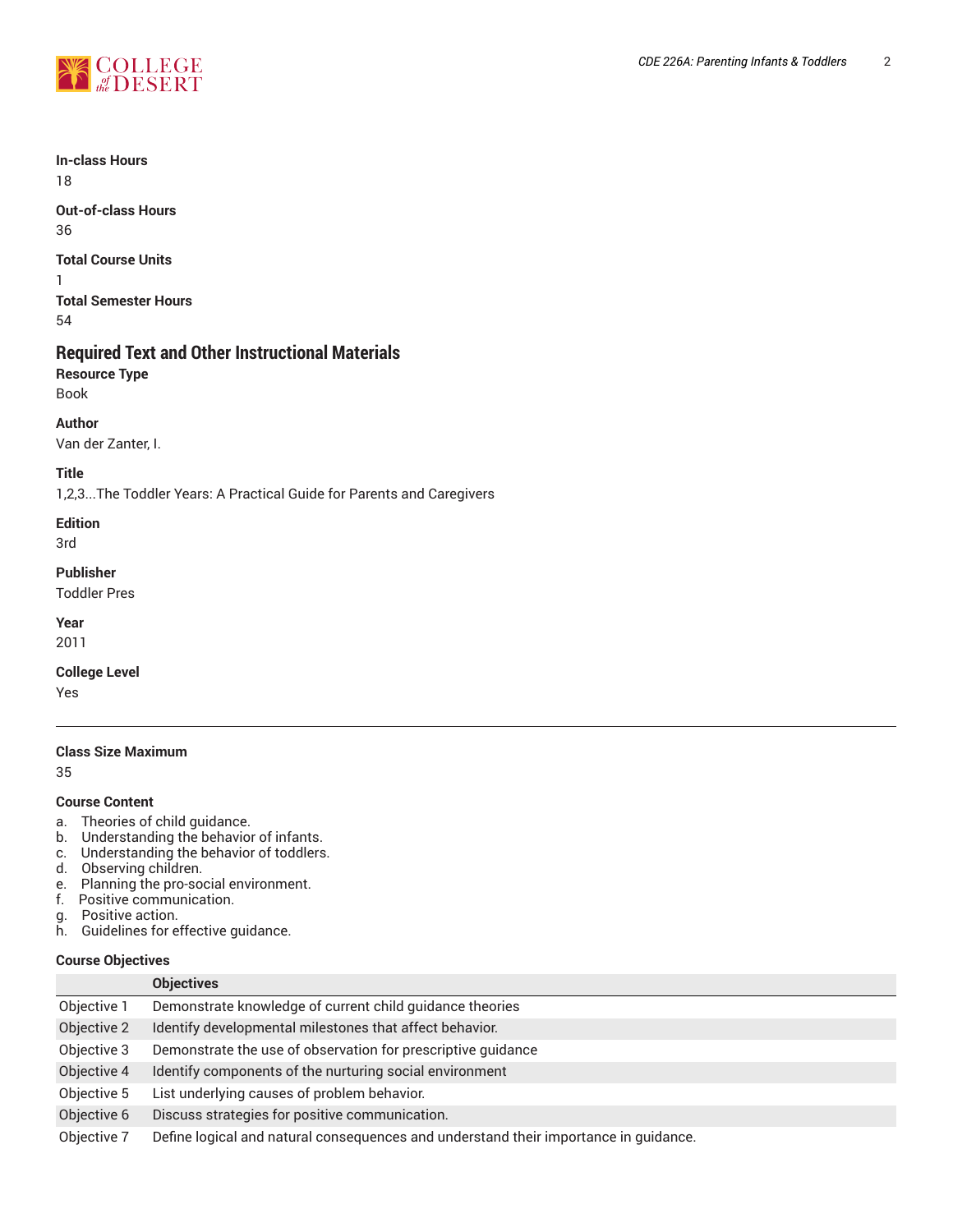

| Objective 8 Identify family structures and the parenting challenges of each type. |
|-----------------------------------------------------------------------------------|
| Althe Ann and Internet College and Controlled the Alther Studies                  |

# Objective 9 Demonstrate an understanding of the parenting challenges facing families with children with disabilities

# **Student Learning Outcomes**

| Upon satisfactory completion of this course, students will be able to: |  |  |  |
|------------------------------------------------------------------------|--|--|--|
|                                                                        |  |  |  |

Outcome 1 Students will demonstrate effective interactions with infants and toddlers that positively guide behavior.

#### **Methods of Instruction**

| <b>Method</b>                      | Please provide a description or examples of how each instructional<br>method will be used in this course.                                                                              |
|------------------------------------|----------------------------------------------------------------------------------------------------------------------------------------------------------------------------------------|
| Lecture                            | Instructor will provide a guided overview of topics for discussion.                                                                                                                    |
| <b>Discussion</b>                  | Students will discuss effective and ineffective guidance techniques<br>to use with infants and toddlers. Ages and stages and appropriate<br>techniques for each age will be discussed. |
| Demonstration, Repetition/Practice | Students will practice scenarios in class and demonstrate effective<br>quidance techniques.                                                                                            |
| Observation                        | Students will observe infants and toddlers in group settings and view<br>application of appropriate guidance techniques.                                                               |
|                                    |                                                                                                                                                                                        |

# **Methods of Evaluation**

| <b>Method</b>                            | Please provide a description or examples of how<br>each evaluation method will be used in this course.                                                                                                                                                                                   | <b>Type of Assignment</b> |
|------------------------------------------|------------------------------------------------------------------------------------------------------------------------------------------------------------------------------------------------------------------------------------------------------------------------------------------|---------------------------|
| Guided/unguided journals                 | Students will compare family of origin guidance<br>techniques with recommended practices. Weekly,<br>ongoing journals for the duration of the course.<br>Approximately 16 hours.                                                                                                         | Out of Class Only         |
| Group activity participation/observation | Students will participate in small group activities<br>that will help to illustrate important concepts.                                                                                                                                                                                  | In Class Only             |
| Field/physical activity observations     | Students will observe effective practices in guiding<br>children's behavior and complete an oral report<br>on what they saw. At least two observations will<br>be completed using the child development center.<br>Approximately 10 hours including composing notes<br>and oral reports. | Out of Class Only         |

#### **Assignments**

#### **Other In-class Assignments**

Participate in small group activities that will help to illustrate important concepts.

#### **Other Out-of-class Assignments**

- a. Read text as assigned. 15 hours
- b. Complete observation reports. 10 hours.

c. Student projects. - 10 hours.

**Grade Methods** Letter Grade Only

### **MIS Course Data**

**CIP Code** 19.0706 - Child Development.

**TOP Code** 130560 - Parenting and Family Education

#### **SAM Code**

D - Possibly Occupational